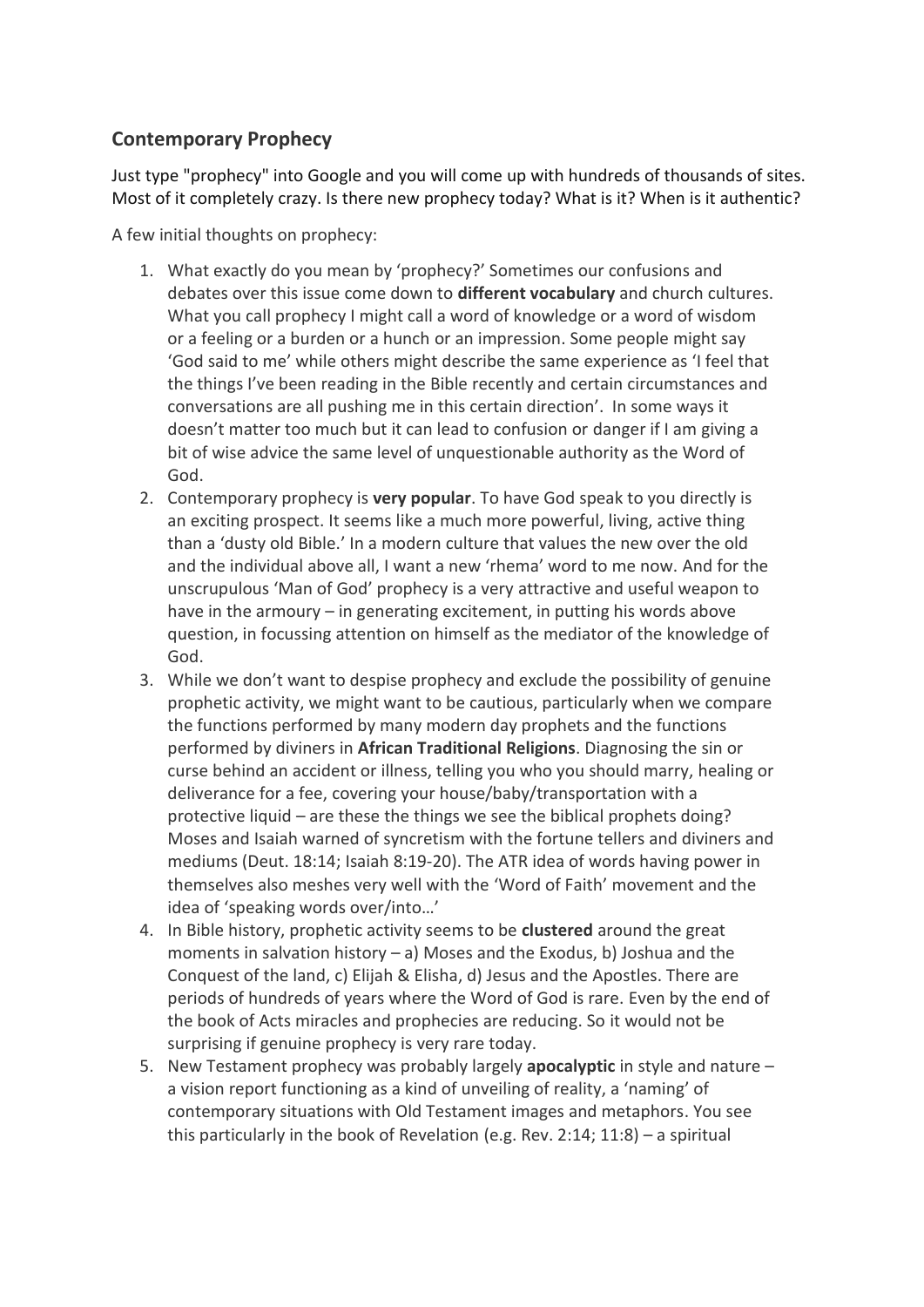diagnosis of the deep reality of the church and world so as to move the heart of the hearers to flee idolatry and run to Christ.<sup>1</sup>

#### **What does the Bible say?**

Probably the most information and wisdom on prophecy in the church comes in the later chapters of Paul's first letter to the Corinthians.

- 1 Corinthians 11:2-16 Notice who it is who prophesies here men *and women* (v5). This a valid and important ministry for women in the church. In light of what Paul says here and elsewhere about authority, headship and submission (1 Cor. 11:3; 14:34; 1 Tim. 2:12) this suggests that prophecy is not about power or authority and does not disrupt the husband-wife pattern of headship and submission (in the same way that authoritative preaching/teaching to a mixed congregation would do).<sup>2</sup>
- 1 Corinthians 12 Speaking in the Spirit and exalting Jesus are tied closely together (v3). It is made clear that prophecy (as all the gifts) is for the common good (v7). Prophecy is not the same as a word of wisdom or knowledge (v8-10) - though one suspects that they are often confused today. Prophecy is no cause for pride (v21). And not everyone is a prophet (v29).
- 1 Corinthians 13 The Corinthian church prided themselves on all their spectacular spiritual gifts but here Paul says that actually *love* is more excellent than prophecy and without love prophecy is nothing (v2). Prophecy will continue until we see the Lord face to face but it is a sign not of power but of weakness, childishness, imperfection (v8-12).
- $\bullet$  1 Corinthians 14 The purpose of prophecy is repeatedly given as building up the body of Christ (v4-5, 12, 19, 26, 30). Prophecy is preferable to tongues because it can be understood by all (v6-25). Prophecy can be prepared or spontaneous (v26, 30). Prophecy needs to be weighed and tested (v29). In the Spirit there is still self-control (v32-33). There must be no conflict between the new prophecy and the apostolic writings (v37-38).

It doesn't take much reflection to see how much this contrasts with much modern prophecy which is commonly presented as an exercise of power and authority, is often untested, unrestrained, a source of pride to the prophet and of distraction of the church from Christ.

#### **Not proofs of prophecy**

**.** 

A number of things are *not* safe tests of genuine prophecy:

- 1. A prediction that comes to pass (Deut. 13:1-5).
- 2. Great signs and wonders (Mat. 24:24; Rev. 13:12-15; 16:14).
- 3. Something that looks Christian and is very popular (Rev. 13:12-15).

So there will be dramatically fulfilled prophecies and genuinely spectacular miracles accompanying false prophets in these last days. We'll need to BE VERY CAREFUL.

 $1$  As argued in research summarised [here.](http://www.tyndalehouse.com/Bulletin/62=2011/10_Harker.pdf) On Apocalyptic more generally see [https://iserveafrica.files.wordpress.com/2016/03/preaching-from-apocalyptic.pdf.](https://iserveafrica.files.wordpress.com/2016/03/preaching-from-apocalyptic.pdf)

<sup>&</sup>lt;sup>2</sup> Compare with the Puritan practice of identifying prophecy and preaching. While there may be some overlap they are probably different things in their Bible usage.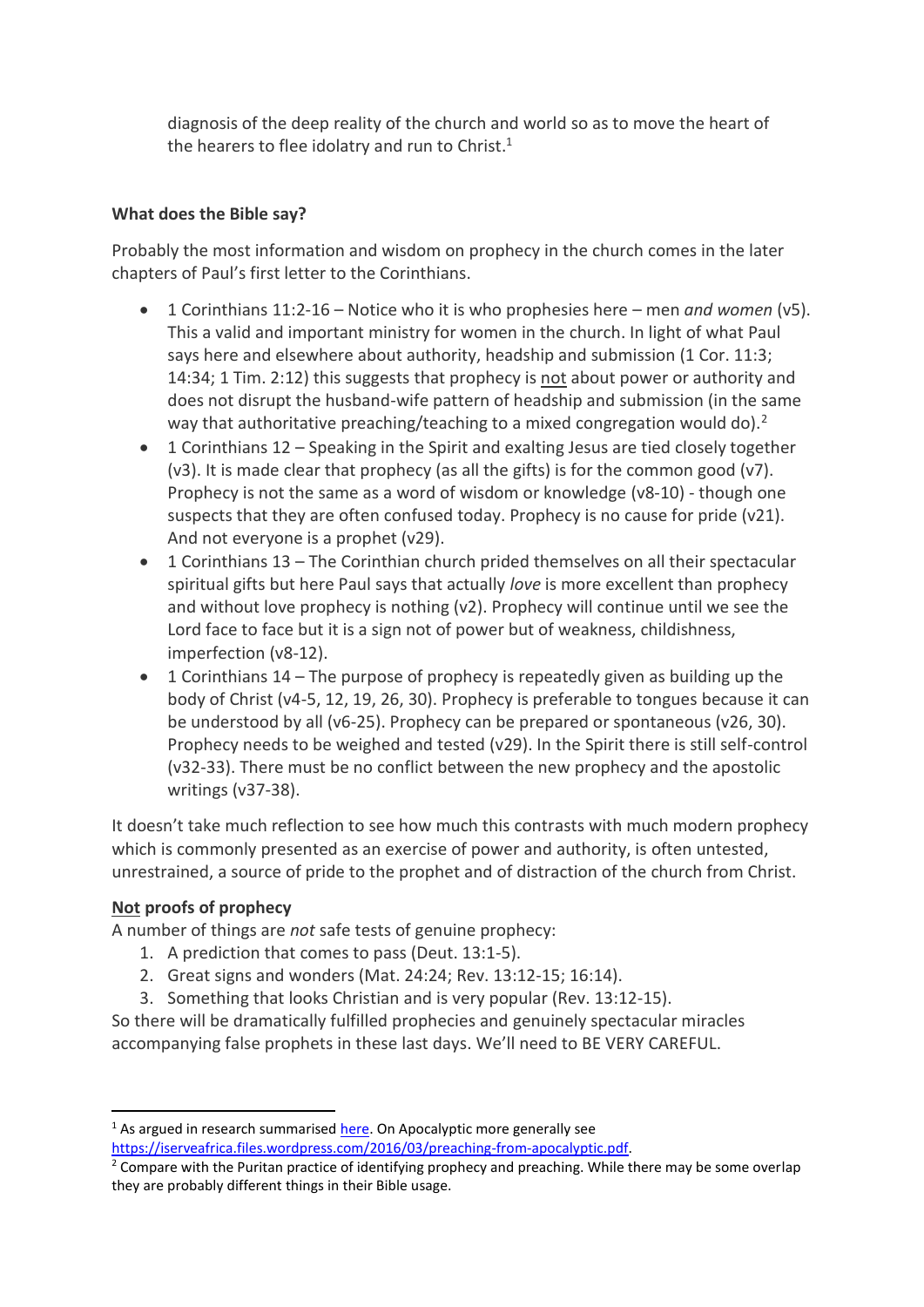### **Tests of prophecy**

- 1. Character Matthew 7:15-23 this is not a perfect test as a true prophet can be disobedient (e.g. Jonah) but it is an important indicator.
- 2. Failure to use the biblical names of the true covenant God and failure of fulfilment - Deut.18:20-22 – false prophets may use the name of Yahweh (e.g. 2 Chron. 18:10) and their prophecies may be fulfilled (Dt. 13:1-5) so these *are not a proof* but they are a negative test in that *failure* to speak of the true God and failure of fulfilment is proof of a false prophet.
- 3. Content this is KEY:
	- a) Rev. 13:1 The prophet can look right but it is his/her *speech* that you need to examine.
	- b) Deut. 13:1-5 Does the prophecy lead people toward or away from the true covenant God of the Bible? Does it agree with or conflict with the written Word?
	- c) Is the balance of prophecy similar to the balance of biblical prophecy mainly warning with rays of future hope? Does it just preach 'Peace, peace'? (Jer. 6:14; 23:16-17). It is interesting that in the NT the few prophecies that we have recorded are more often warnings of suffering than promises of blessing. Agabus prophesied famine (Acts 11:28) and persecution (Acts 21:11). The prophecies to the churches (Rev. 2-3) contain more rebuke than affirmation.
	- d) 1 John 4:1-3 Does the prophecy affirm or deny that the eternal Son has come in the flesh?
	- e) John 16:7-14 **Does it glorify Jesus?** This is absolutely crucial. The Spirit's desire, in prophecy as in every other utterance He inspires, is not to exalt man but to humble man and exalt Jesus. Is the prophecy I'm hearing giving me a vision of the Jesus of the Bible, the risen crucified Lord, the Lamb who was slain?

## **Is the Bible enough for you?**

Often our seeking after 'new words from God' comes from a spiritual restlessness and lack of faith in the Bible as the completely sufficient Word of God. When we are not enjoying the amazing feast of soul-satisfying, life-giving words in these 1200 pages, when we fail to see new and wonderful pictures of Jesus in this Word each day, when we are not resting in the wonderful promises there that He will be with us and sustain us and carry us through all the pains and uncertainties of life to an unspeakably wonderful eternity, when we are not content with Jesus' words written for us then inevitably we will start seeking after other food, other pictures and other promises. There may well be authentic prophecy in our time and in our churches – we pray that it would be Jesus-exalting and true to the reality of the Christian life - the way of the cross – but we do not *need* it. We have The Faith *once for all* delivered to the saints (Jude 3). While not despising prophecy, let us be content and rejoice in the Holy Scriptures in which we find the doors to heaven opened and the glory of God in the face of Christ.